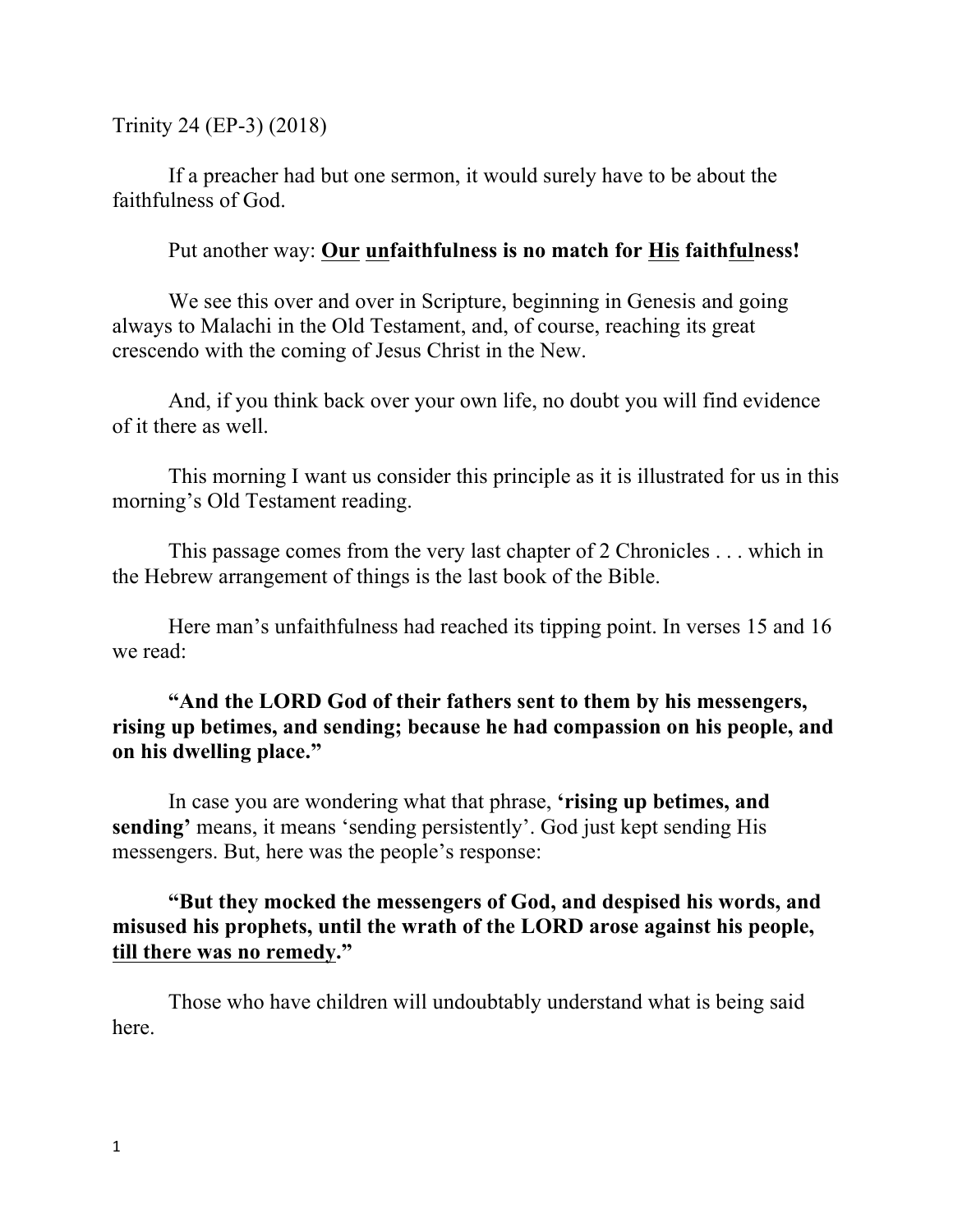You encourage your little ones to do the right thing. You warn them concerning what will happen if they do the wrong thing. You give them multiple changes.

But, finally there comes the time when something more drastic is called for. In my day, it was to take off your belt.

Well, something like this was going on with God's people. Their loving Heavenly Father did everything possible to point them down the right path, yet they persisted in going down the wrong one.

Instead, of responding to His overtures of love, mercy and grace, they rebelled.

Instead of worshipping Him with their whole heart, they turned and served the gods of the nations around them.

Instead of seeking His help when facing danger from their enemies, they went down to Egypt looking for help.

And then, came the tipping point.

It wasn't as if they had not been warned. No, as far back as Moses, they had been told what would happen if they broke the terms of the covenant God had established with them at Sinai. It was exile.

The great blessing was the land. The great curse was absence from that land.

What did they do? Which way did they go? What choice did they make?

Well, the writer of 2 Chronicles has told us:

**They mocked God's messengers. They despised God's words. They misused God's prophets.**

So, they got the curse.

As today passage moves along, things appear to be about as bad as they could get: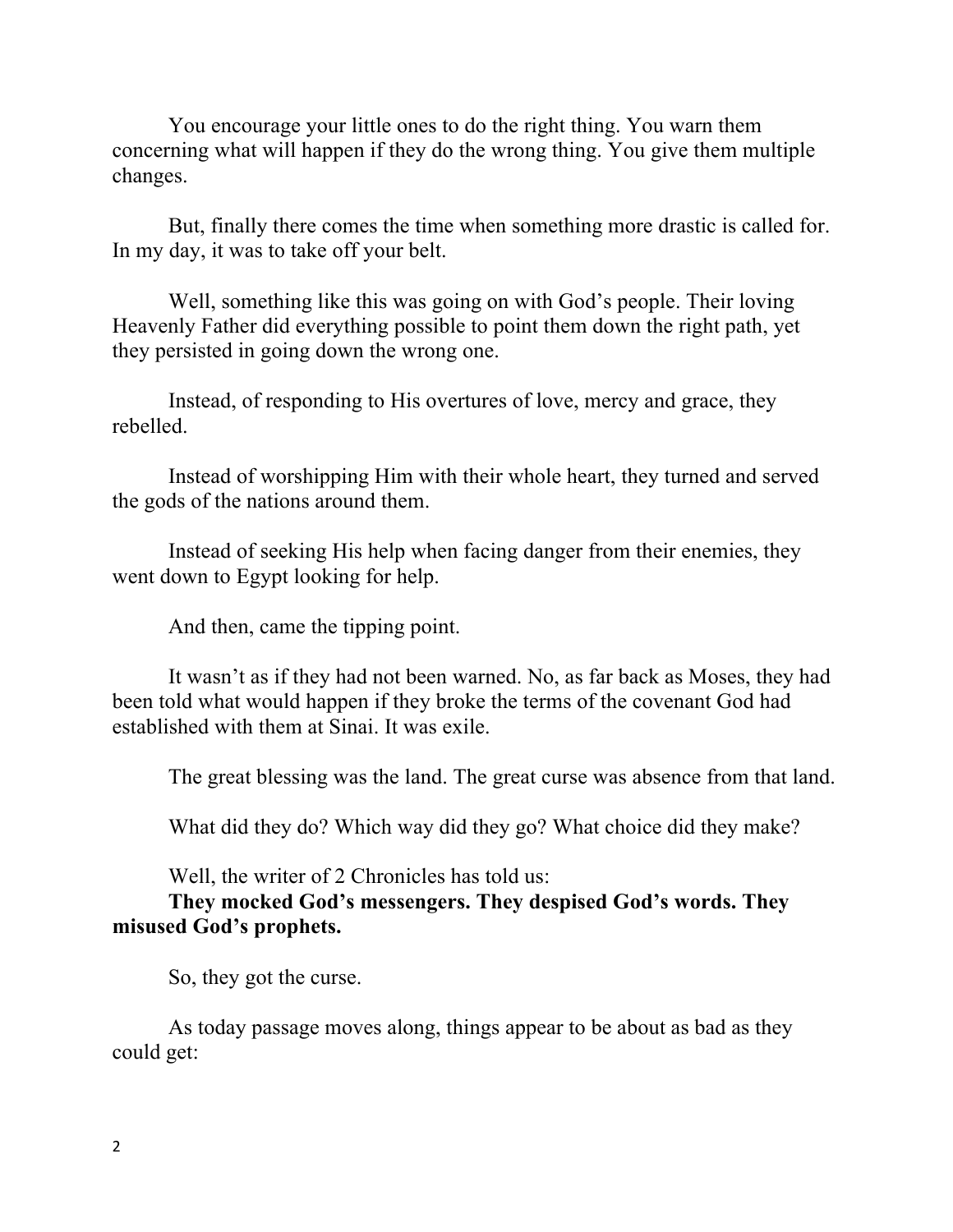--The Davidic kingship seemingly was at an end. Zedekiah was the last in a line of failures.

--The majority of the population, hauled off to Babylon.

--Jerusalem including its great Temple, destroyed.

But, had their unfaithfulness won the day?

No, the passage takes a surprising turn. Instead ending on a note of gloom, it ends on a note of hope.

After 70 years in Babylonia, God raised up a Persian king named Cyrus who issued a degree allowing those who wished to go home. More than that, this same king ordered the rebuilding of the Temple in Jerusalem.

It's almost too good to be true. What had happened? I will tell you:

God's faithfulness had trumped man's unfaithfulness.

In 2 Timothy 2:13, we find these words (I am quoting here from the Revised Standard Version):

### **"If we are faithless, he [God] remains faithful."**

If you look back in your own life, I think you will find many examples of God doing just this . . . keeping His eye on you, even when you have taken yours off Him.

Why not take on this exercise of looking back at God's faithfulness during this coming week?

As you do, ponder the familiar words of the  $23<sup>rd</sup>$  Psalm:

**"The Lord is my shepherd; I shall not want . . . Yea, though I walk through the valley of the shadow of death, I will fear no evil: for thou art with me; thy rod and thy staff they comfort me."**

Can you find examples of this sort of care in your life?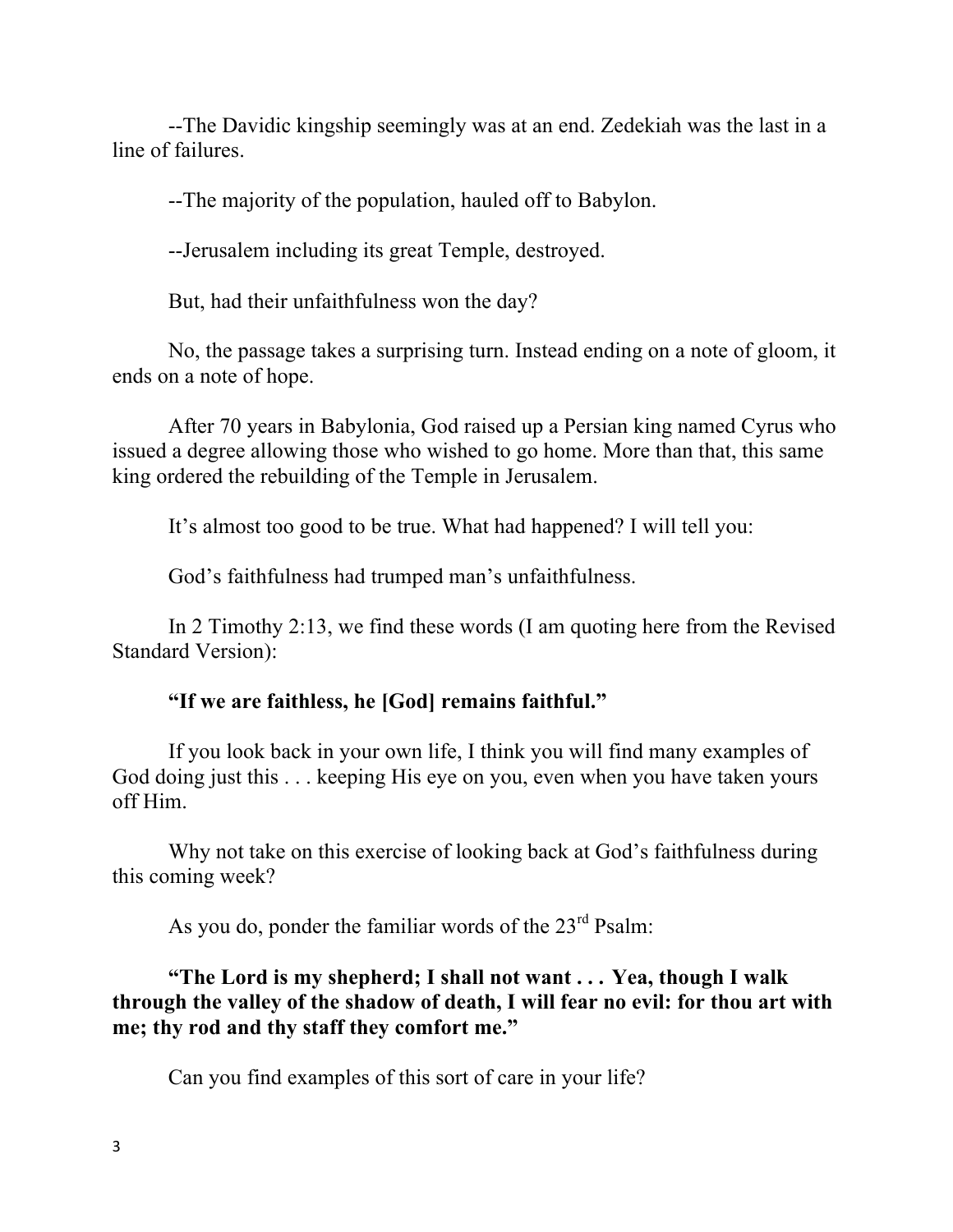I belief you can.

And, as you remember God's past acts of faithfulness, give thanks for every one.

Moreover, I think we can expand this thought of God's faithfulness to include not just His blessings to us personally, but His blessings to this nation in which you and I live.

This past week I read several accounts of the D-day landing during the Second World War.

Almost without exception, those who were telling the story said that the enemy had all the advantages and that what happened that day was nothing short of a miracle.

Yes, many lives were lost, but not nearly as many as those who were planning this operation had feared.

Many credit its success to the hand of Providence. General Dwight D. Eisenhower, the supreme commander of the operation, was one of these.

In an article published in the June 16, 1952, issue of Time magazine, the future President was quoted saying:

# **'If there was nothing else in my life to prove the existence of an almighty God, the events of the next 24 hours did it'.**

The predicted weather conditions were such that the enemy was not suspecting an invasion. Indeed, the German commander, Field Marshal Rommel, was so confident that he travelled back to Germany for his wife's birthday.

But the weather did break allowing the Allies to go forward, taking the enemy by surprise.

What should not be missed in the telling of this story is what was going on just prior to this invasion. At few times in history have so many people prayed.

The night before President Roosevelt call the nation to prayer, offering up words which will forever be remembered: